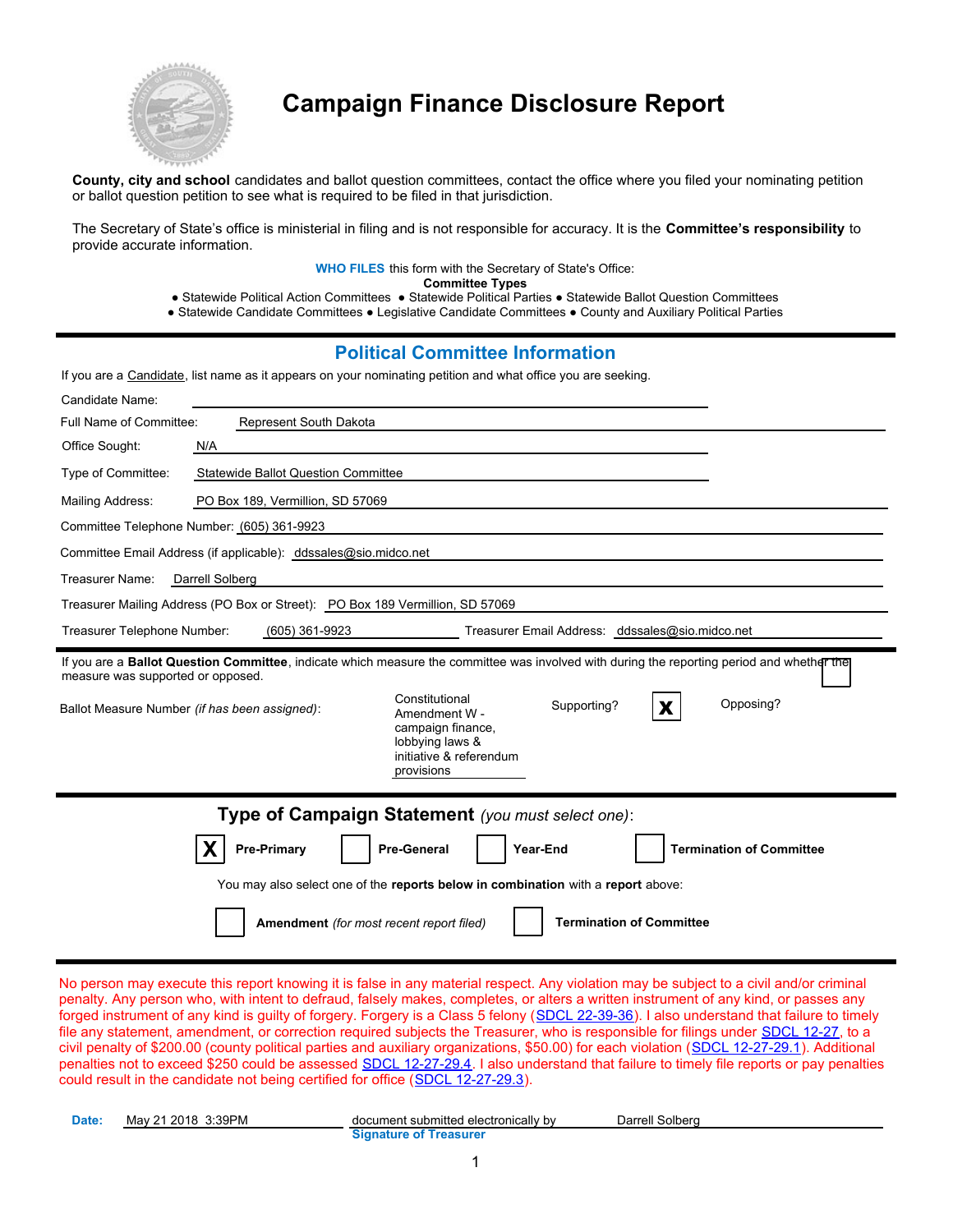## **INCOME**

### **Direct Contributions from Individuals**

This section reports all contributions from individuals, including family members. If a family member contribution is over the limit for an individual (there are no limits on family member contributions), please make sure to designate next to the Contributor name that they are a family member. (SDCL 12-27-7 & 12-27-8)

| Unitemized Direct Contributions from Individuals                                                |        |
|-------------------------------------------------------------------------------------------------|--------|
| This is the sum of all contributions of \$100.00 or less from individuals. (SDCL 12-27-24 (11)) | Amount |
| TOTAL of all Unitemized Direct Contributions from Individuals: 1 \$                             | \$0.00 |

#### **Itemized Direct Contributions from Individuals**

*Enter all itemized contributions of more than \$100.00 in the aggregate from each individual below (SDCL 12-27-24 (12)).*

**Example:** Joe gave \$50.00 in a previous reporting period and gave \$100.00 in this reporting period so his contributions are now required to be Itemized since his total amount contributed in the calendar year is more than \$100.00. His calendar year aggregate amount is now \$150.00. For this example \$100.00 would be disclosed.

| <b>Contributor Name</b>                   | Mailing Address (Street or PO Box, City, State, Zip Code) | City, State, Zip Code                                               | Amount      |
|-------------------------------------------|-----------------------------------------------------------|---------------------------------------------------------------------|-------------|
| N/A - Itemization in<br>Separate Document |                                                           |                                                                     | \$0.00      |
|                                           |                                                           | <b>TOTAL of all Itemized Direct Contributions from Individuals:</b> | \$16.181.77 |

| LOANS MADE TO THIS COMMITTEE (SDCL 12-27-24 (18))                                                   |                                                              |        |  |
|-----------------------------------------------------------------------------------------------------|--------------------------------------------------------------|--------|--|
| Mailing Address (Street or PO Box, City, State, Zip Code)<br><b>Loan Contributor Name</b><br>Amount |                                                              |        |  |
|                                                                                                     |                                                              | \$0.00 |  |
|                                                                                                     | TOTAL of all Itemized Direct Contributions from Individuals: | \$0.00 |  |

#### **Direct Contributions from Entities**

**ALL political committees may receive direct contributions from entities** (SDCL 12-27-7, 8, 9, 10, and 18) An entity is defined as any organized or unorganized association, business corporation, limited liability company, nonprofit corporation, limited liability partnership, limited liability limited partnership, limited partnership, partnership, cooperative, trust except for a trust account representing or containing only a contributor's personal funds, business trust, association, club, labor union, or collective bargaining organization; any local, state or national organization to which a labor organization pays membership or per capita fees, based upon its affiliation and membership; any trade or professional association that receives its funds from membership dues or service fees, whether organized inside or outside the state; any other entity of any kind, except a natural person that is, has been, or could be recognized by law; or any group of persons acting in concert that is not defined as a political committee in this chapter except, an entity is not a candidate, a public office holder, or a political committee.

**\***If you are a **ballot question committee**, which received a contribution from an entity, you must include with this report the **Ballot Question Contribution Statement** you received from the entity.

| <b>Entity name</b> | <b>Mailing Address</b> (Street or PO Box)                        | City, State and Zip Code | Amount      |
|--------------------|------------------------------------------------------------------|--------------------------|-------------|
| Represent US       | 296 Nonotuck Street                                              | Florence, MA 01062       | \$2,500.00  |
| Represent US       | 296 Nonotuck Street                                              | Florence, MA 01062       | \$8,000.00  |
|                    | <b>TOTAL of all Itemized Direct Contributions from Entities:</b> |                          | \$10,500.00 |

## **Direct Contributions from Political Parties**

A political party is defined by SDCL 12-27-1 (19). All contributions from Political Parties must be entered as a separate item, listing the required information below.

| <b>Political Party name</b>                                       | <b>Mailing Address</b> (Street or PO Box) | City, State and Zip Code | Amount |
|-------------------------------------------------------------------|-------------------------------------------|--------------------------|--------|
|                                                                   |                                           |                          | \$0.00 |
| TOTAL of all Itemized Direct Contributions from Political Parties |                                           | \$0.00                   |        |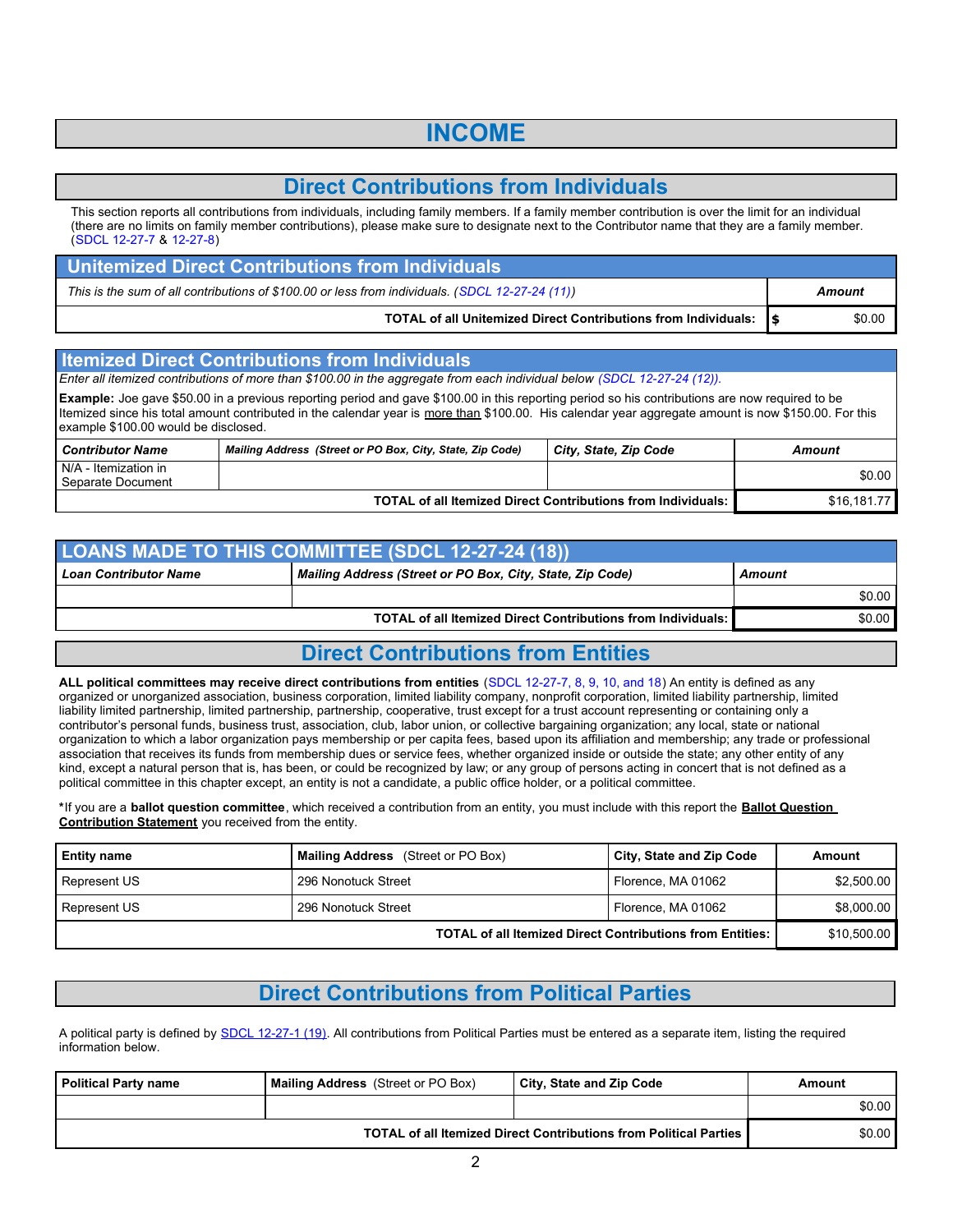#### **Direct Contributions from In-State Political Action Committees**

A political action committee (PAC) is defined by SDCL 12-27-1 (17). All contributions from In-State Political Action Committees must be entered as a separate item listing the required information below.

| l In-State PAC name | <b>Mailing Address</b> (Street or PO Box)                                             | City, State and Zip Code | Amount |
|---------------------|---------------------------------------------------------------------------------------|--------------------------|--------|
|                     |                                                                                       |                          | \$0.00 |
|                     | TOTAL of all Itemized Direct Contributions from In-State Political Action Committees: |                          | \$0.00 |

### **Direct Contributions from Out-of-State or Federal Political Action Committees**

All contributions must be itemized separately and include the PAC name and mailing address and also the name and website address of the filing office where the PAC regularly files their campaign finance report(s).

**Examples:** *Filing Office Name* = Federal Election Commission (FEC) and **Filing Website Address** = FEC.gov

| <b>Out-of-State or Federal</b><br><b>PAC Name</b> | <b>Mailing Address</b> (Street or PO Box,<br>City, State, Zip Code)                                    | <b>Filing Office Name</b> | <b>Filing Website Address</b> | Amount |
|---------------------------------------------------|--------------------------------------------------------------------------------------------------------|---------------------------|-------------------------------|--------|
|                                                   |                                                                                                        |                           |                               | \$0.00 |
|                                                   | TOTAL of all Itemized Direct contributions from Out-of-State or Federal Political Action Committees: I |                           |                               | \$0.00 |

#### **Direct Contributions from Ballot Question Committees**

A ballot question committee is defined by [\(SDCL 12-27-1 \(2\)\)](http://www.sdlegislature.gov/Statutes/Codified_Laws/DisplayStatute.aspx?Type=Statute&Statute=12-27-1). All contributions from Ballot Question Committees must be entered as a separate item listing the required information below.

| l Ballot Question Committee Name | <b>Mailing Address</b> (Street or PO Box)                                   | City, State, Zip | Amount |
|----------------------------------|-----------------------------------------------------------------------------|------------------|--------|
|                                  |                                                                             |                  | \$0.00 |
|                                  | TOTAL of all Itemized Direct Contributions from Ballot Question Committees: |                  | \$0.00 |

## **Direct Contributions from Candidate Committees**

A candidate committee is defined by SDCL 12-27-1 (3). All contributions from Candidate Committees must be entered as a separate item listing the required information below.

| l Candidate Committee name | <b>Mailing Address</b> (Street or PO Box) | <b>City, State and Zip Code</b>                                       | Amount |
|----------------------------|-------------------------------------------|-----------------------------------------------------------------------|--------|
|                            |                                           |                                                                       | \$0.00 |
|                            |                                           | TOTAL of all Itemized Direct Contributions from Candidate Committees: | \$0.00 |

#### **Other Income**

This section reports all income received from any refunds, rebates, interest earned, sale of property, or other income which is not a direct contribution, during this reporting period. SDCL 12-27-24 (16).

| Source of Income | <b>Description</b>                | Amount |
|------------------|-----------------------------------|--------|
|                  |                                   | \$0.00 |
|                  | <b>TOTAL of all Other Income:</b> | \$0.00 |
|                  | ---<br>_<br>. .                   |        |

#### **Donated Goods or Services**

A donated good or service is defined as a good or service provided at no charge or for less than its fair market value. The term does not include the value of services provided by a person as a volunteer for or on behalf of any candidate or political committee, including the free or discounted use of the volunteer's residence or office. (SDCL 12-27-1 (12))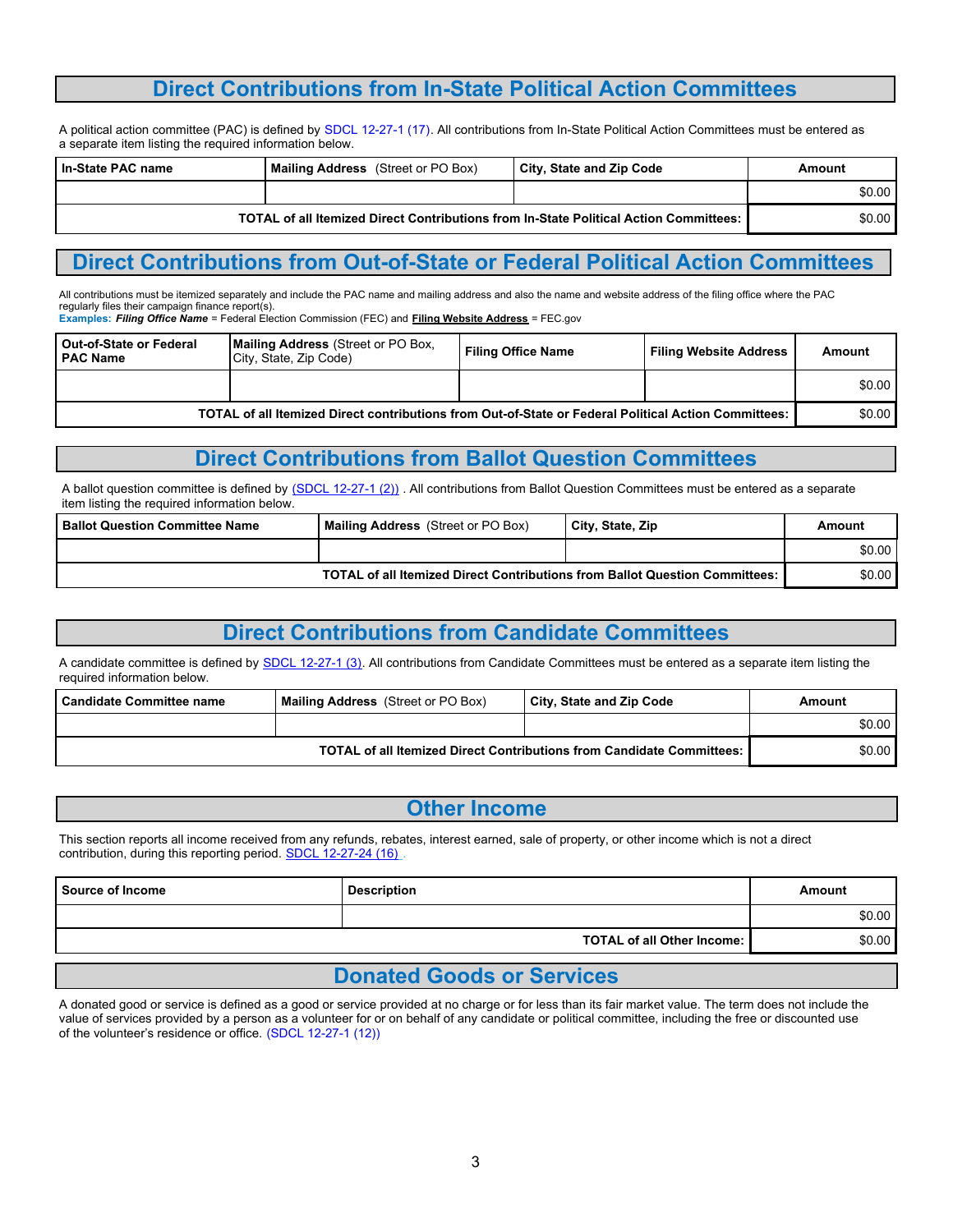| Name and Mailing Address (Street or PO Box, City, State, Zip Code)                  | <b>Description</b>                                                          | Amount      |
|-------------------------------------------------------------------------------------|-----------------------------------------------------------------------------|-------------|
| End Citizens United Non-Federal, 1050 17th St NW, Ste 590,<br>Washington, DC 20036  | <b>Digital Consulting</b>                                                   | \$824.00    |
| Represent US, 296 Nonotuck Street, Florence, MA 01062                               | Salaries & Benefits, Researach Consulting, Email Lists,<br><b>Bank Fees</b> | \$5,196.29  |
| Represent US, 296 Nonotuck Street, Florence, MA 01062                               | Salaries & Benefits, Research Consulting                                    | \$3,397.42  |
| Represent US, 296 Nonotuck Street, Florence, MA 01062                               | Salaries & Benefits, Research Consulting                                    | \$2,938.31  |
| Represent US, 296 Nonotuck Street, Florence, MA 01062                               | Salaries & Benefits, Research Consulting                                    | \$2,000.00  |
| Represent US, 296 Nonotuck Street, Florence, MA 01062                               | Salaries & Benefits, Research Consulting                                    | \$5,000.00  |
| End Citizens United Non-Federal, 1050 17th St NW, Ste. 590,<br>Washington, DC 20036 | <b>Digital Consulting</b>                                                   | \$862.00    |
| End Citizens United Non-Federal, 1050 17th St NW, Ste. 590,<br>Washington, DC 20036 | <b>Digital Consulting</b>                                                   | \$591.00    |
| End Citizens United Non-Federal, 1050 17th St NW, Ste. 590,<br>Washington, DC 20036 | Digital Consulting                                                          | \$439.00    |
| End Citizens United Non-Federal, 1050 17th St NW, Ste. 590,<br>Washington, DC 20036 | Digital Consulting                                                          | \$380.00    |
|                                                                                     | <b>TOTAL of all Donated Goods or Services</b>                               | \$21,628.02 |

### **Establishing and Administering Committee/Solicitation Costs**

List a description and estimated value of funds or donations by an entity to its own political committee for establishing and administering the political committee and for any solicitation costs of the political committee. SDCL 12-27-24 (17)

| <b>Entity Name</b> | <b>Categorical Description</b> | Amount |
|--------------------|--------------------------------|--------|
|                    |                                | \$0.00 |

## **EXPENDITURES**

This section reports expenses that the committee has incurred. Categories have been provided for reporting common expenses. All other expenses should be listed.

| <b>OPERATIONAL EXPENDITURES (SDCL 12-27-24 (20))</b>         |                                               |             |  |
|--------------------------------------------------------------|-----------------------------------------------|-------------|--|
| <b>Miscellaneous Expense Category is Prohibited</b>          |                                               |             |  |
| <b>Categorical Description</b>                               | <b>Description</b>                            | Amount      |  |
| **Do not list Independent Communication Expenditures here.** |                                               |             |  |
| <b>Bank Fees</b>                                             |                                               | \$119.00    |  |
| <b>Credit Card Fees</b>                                      |                                               | \$754.33    |  |
| <b>Office Supplies</b>                                       |                                               | \$328.39    |  |
| Consulting                                                   |                                               | \$15,975.00 |  |
|                                                              | Refunds                                       | \$375.00    |  |
|                                                              | Compliance & Accounting                       | \$4,600.00  |  |
|                                                              | Database                                      | \$2,294.40  |  |
|                                                              | Website                                       | \$200.00    |  |
|                                                              | Legal Fees                                    | \$8,438.48  |  |
|                                                              | <b>TOTAL of all Operational Expenditures:</b> | \$33,084.60 |  |

### **Contributions Made to Candidates and/or Committees**

This section reports all contributions that this committee has made to another candidate and/or committee.

| Name of Candidate or Committee                                      | Amount |
|---------------------------------------------------------------------|--------|
|                                                                     | \$0.00 |
| TOTAL of all Contributions to Other Candidates and/or Committees: 1 | \$0.00 |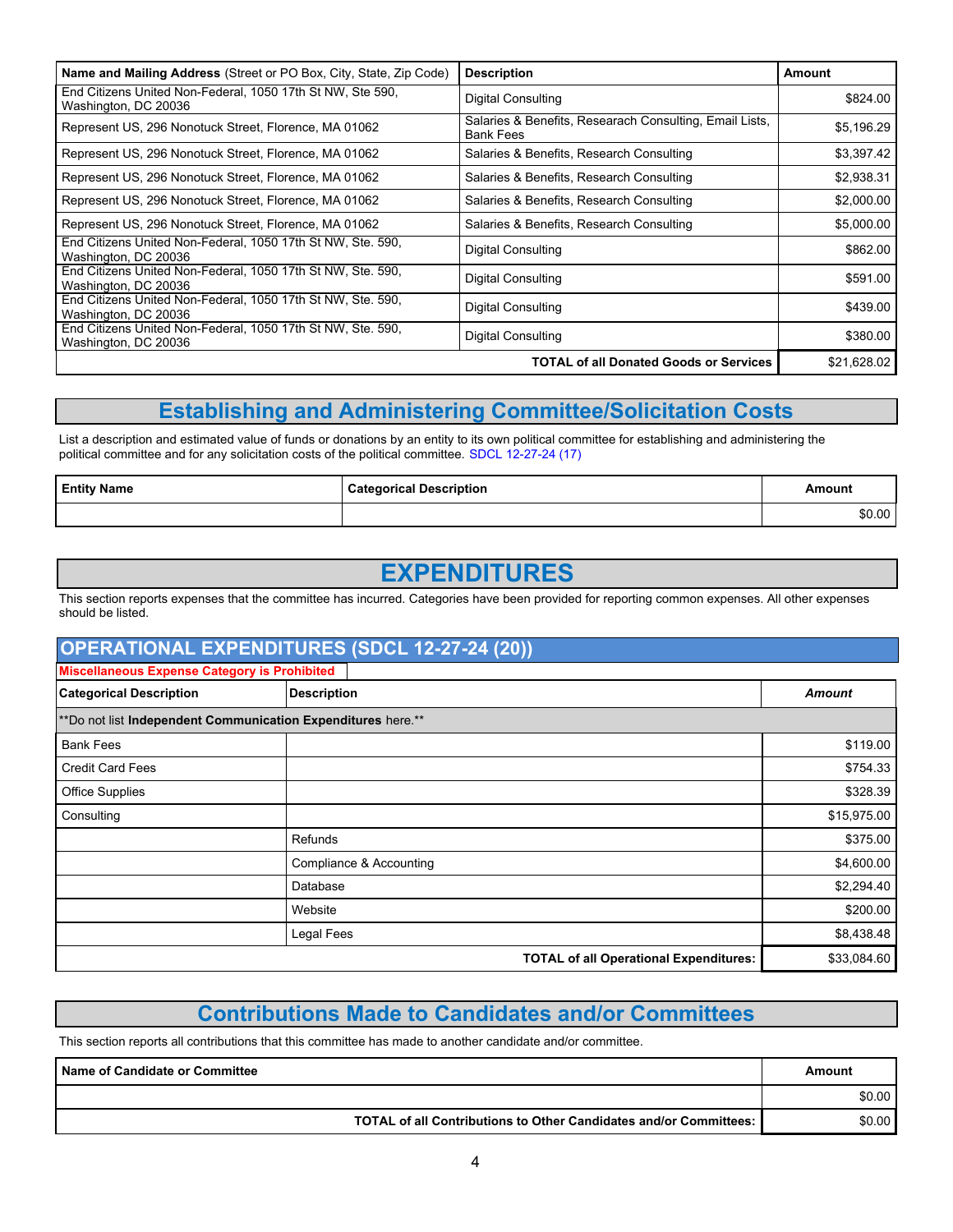## **Independent Communication Expenditures**

Lists the **NAME** of the candidate, public office holder, or ballot question related to the independent communication expenditure, the **AMOUNT SPENT** on each independent communication and a **DESCRIPTION** of the independent communication expenditure. (SDCL 12-27-24 (21))

SDCL 12-27-1 (11) **is the definition of Independent Communication Expenditure**: *an expenditure, including the payment of money or exchange of other valuable consideration or promise, made by a person, entity, or political committee for a communication concerning a candidate or a ballot question which is not made to, controlled by, coordinated with, requested by, or made upon consultation with that candidate, political committee or agent of a candidate or political committee.*

| Name Candidate, Public Office Holder or Ballot Question<br>Committee | <b>Description of Communication</b>                  | Amount |
|----------------------------------------------------------------------|------------------------------------------------------|--------|
|                                                                      |                                                      | \$0.00 |
|                                                                      | <b>TOTAL of all Expenditures for Communications:</b> | \$0.00 |

#### **Donated Goods or Services to Candidates or Committees**

A donated good or service is defined as a good or service provided at no charge or for less than its fair market value. The term does not include the value of services provided by a person as a volunteer for or on behalf of any candidate or political committee, including the free or discounted use of the volunteer's residence or office. (SDCL 12-27-1 (12))

| <b>Name and Mailing Address</b> (Street or PO Box, City, State, Zip<br>Code) | <b>Description</b> | Amount |
|------------------------------------------------------------------------------|--------------------|--------|
|                                                                              |                    | \$0.00 |
| TOTAL amount of Donated Goods or Services to Candidates or Committees:       |                    | \$0.00 |